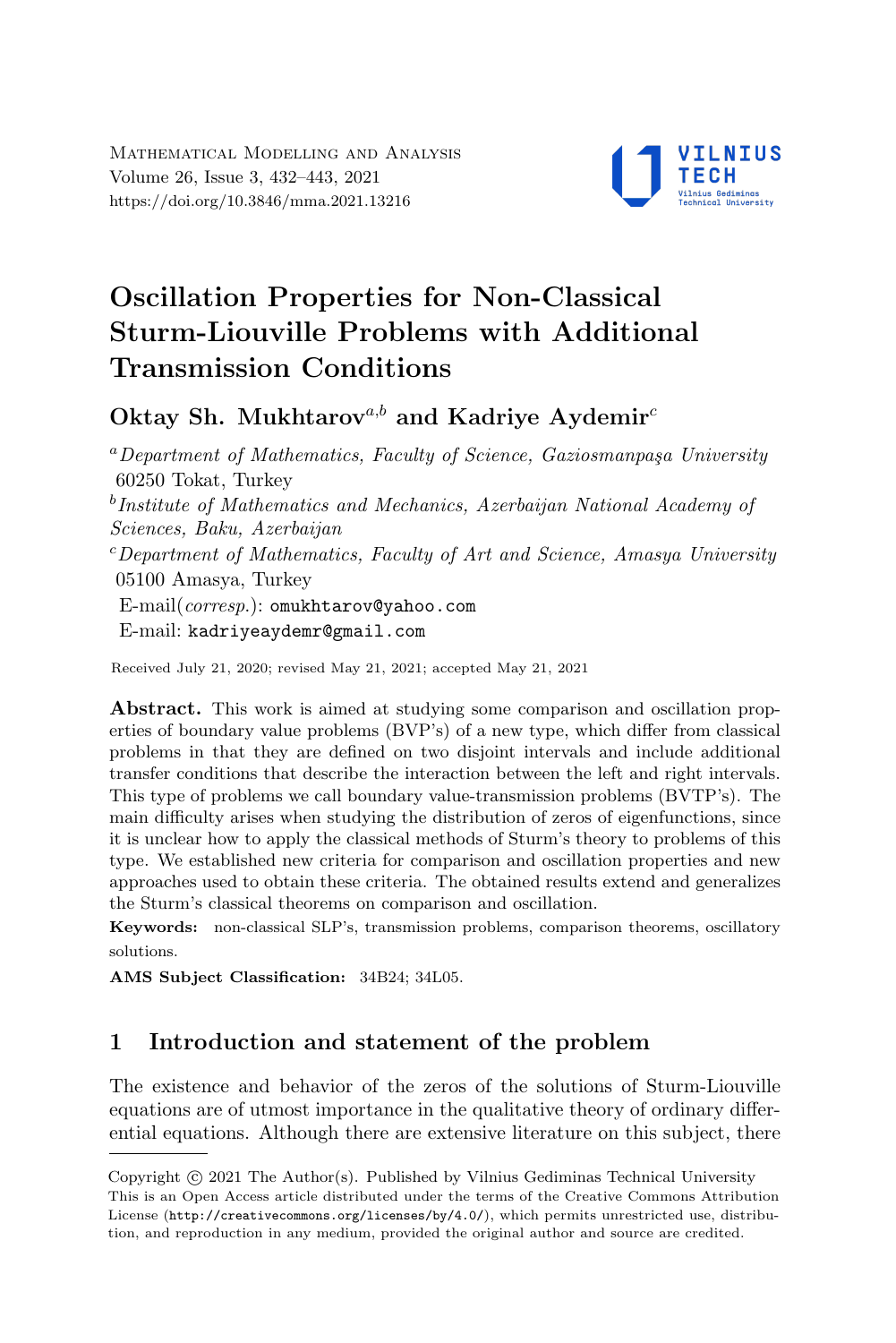is growing interest in deriving a new sufficient conditions for the oscillation or nonoscillation of the solutions of new type non-classical differential equations that have appeared in various fields of natural science in recent years. In particular, non-classical Sturm-Liouville type problems involving additional transmission conditions appear frequently in modeling of different problems encountered in physics such that electromagnetic processes in ferromagnetic media with different dielectric properties, in vibrating folded membranes, in elastic multi-structures, in problems of "hydraulic fracturing" in heat and mass transfer, in vibrations of mechanical systems etc., which, in general, are associated with nonsmooth or discontinuous properties of the medium (see for example, [\[11,](#page-10-0) [19,](#page-11-0) [29,](#page-11-1) [30\]](#page-11-2)).

The present article devoted to the investigation of comparison and oscillation properties of new type Sturm-Liouville problems involving additional transmission conditions. Our motivation for this work stems from a number of important problems of mathematical physics, in solving of which it is necessary to determine the oscillation properties of solutions. For example, in the study of free oscillations of the Earth, the equation determining the radial dependence of its toroidal oscillations is described by transfer problems for equations of the Sturm-Liouville form(see, [\[3\]](#page-9-0)). Note that, our problem differs from the classical Sturm-Liouville problems(SLP's) in that it includes additional transmission conditions that describe the relationship between the left and right limits of the solutions and its derivatives at the initial point of interaction. The major difficulty arises in studying the existence and behavior of zeros of solutions and it is required to modify the classical methods such that they can be also applicable to the problems involving additional transmission conditions.

It is known that in studying the various properties of many physical phenomena, it is necessary to obtain sufficient conditions for oscillatory and nonoscillatory solutions, to estimate the minimum distance between consecutive zeros and the maximum number of zeros lying in a given interval, and also to find a connection between such properties of differential equations that arise during modeling such physical phenomena. Therefore the Sturmian comparison and oscillation theory is attracting increasing attention. Sturm's comparison theorem which compares the rapidly of the oscillation of the solutions of the two differential equations, is formulated usually as follows:

Consider the differential equations

<span id="page-1-0"></span>
$$
\frac{d}{dx}\left(p_1(x)\frac{du}{dx}\right) - q_1(x)u = 0,\tag{1.1}
$$

<span id="page-1-1"></span>
$$
\frac{d}{dx}\left(p_2(x)\frac{dv}{dx}\right) - q_2(x)v = 0,\tag{1.2}
$$

where  $p_i(x), q_i(x)$  (i = 1, 2) are continuous functions in an interval [a, b]. If  $p_1(x) \geq p_2(x) > 0$ ,  $q_1(x) \geq q_2(x) > 0$  for all  $x \in [a, b]$  and if  $x_1, x_2$  are two consecutive zeros of a solution  $u = u(x)$  of [\(1.1\)](#page-1-0) then every solution  $v = v(x)$ of  $(1.2)$  has at least one zero in  $(x_1, x_2)$ .

Note that the Sturm-Liouville equation

$$
-\frac{d}{dx}\left(p(x)\frac{dy}{dx}\right) + q(x)y = \lambda r(x)
$$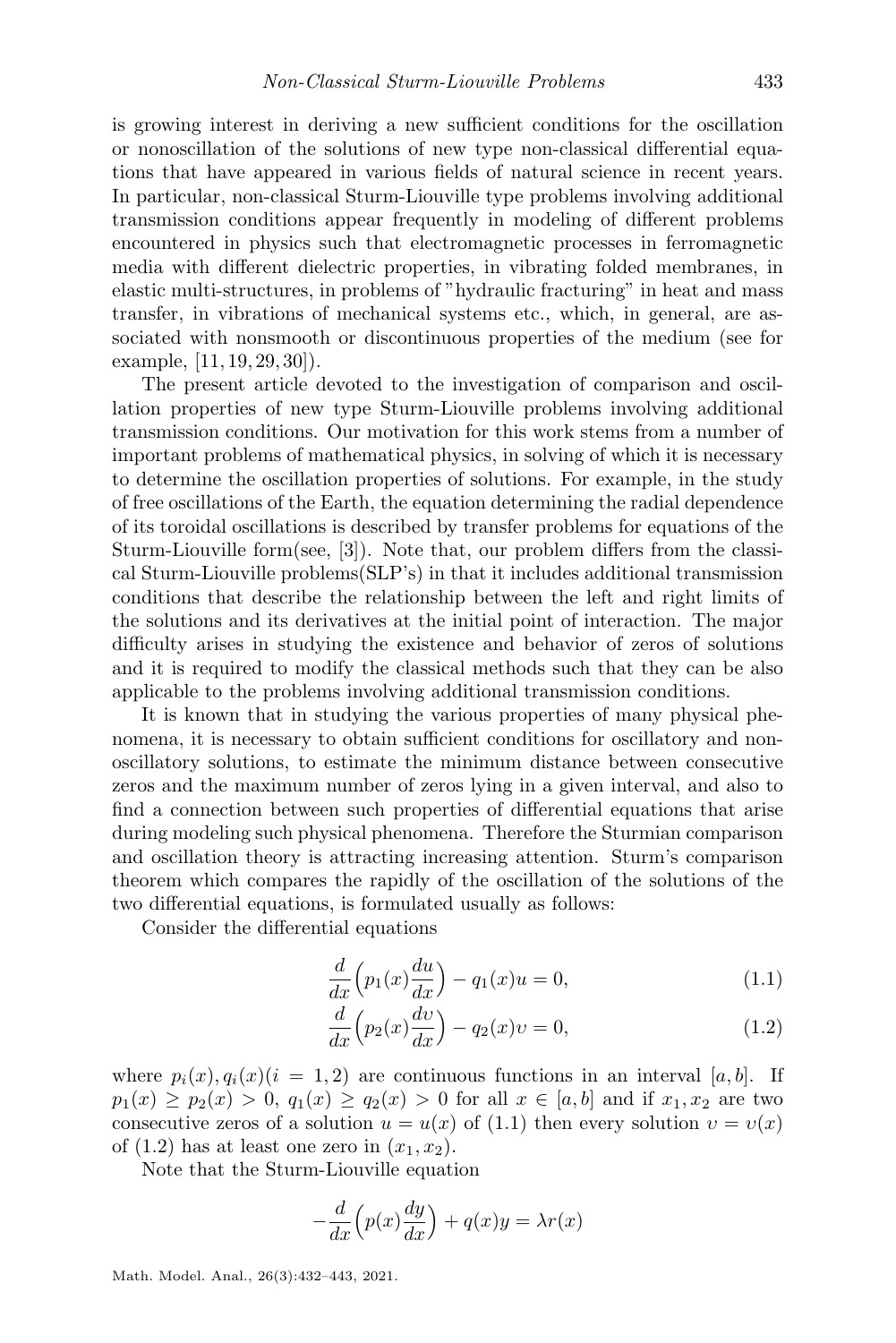is a typical of a large class of equations which arise in problems of many branches of natural science. By the above Sturm's comparison property an increment in  $|\lambda|$  produced a more rapid oscillation of the solution. This comparison theorem has some physical interpretations. For example, let a particle is attracted to  $u = 0$  by force  $f_1(t) = -h_1(t)u$  and suppose that the degree freedom of this particle is equal to one, then the mathematical model of its motion has the Sturm-Liouville form

$$
u'' + f_1(t)u = 0,
$$

where t stands for time. If another particle attracted to  $\nu = 0$  by force  $f_2(t) = -h_2(t)\nu$  satisfying  $f_2(t) \ge f_1(t), f_2(t) \ne f_1(t)$  (those motion is also modeled by the similar equation  $\nu'' + f_2(t)\nu = 0$ , then as known from Quantum Theory the second particle will oscillated more rapidly. That is, if the first particle passed through  $u = 0$  at successive times  $t_1$  and  $t_2$  then between these moments the second particle (that is a particle with a large force) will pass at least once. Similar investigation for two strings oscillating around an equilibrium line, which is a simple harmonic motion, gives Sturmian comparison and oscillation theorems for hyperbolic equations. This theory can also be utilized to study some qualitative properties of solutions that we cannot find in exact form. Therefore, the Sturmian theory is significant from the theoretical as well as practical point of view. Moreover when studying some problems of mathematical physics, it is required to find oscillatory and non-oscillatory solutions not only for ordinary differential equations (ODE's) but also for partial differential equations (PDE's). The first important results on the comparison and oscillatory properties of solutions of ordinary linear differential equations of second-orders were established by Sturm in 1836 [\[29\]](#page-11-1). For classical comparison and oscillation theory for ODE's we refer to Swanson's [\[30\]](#page-11-2) and for PDE's we refer to Yoshida's [\[31\]](#page-11-3). In [\[19\]](#page-11-0) has been established some important consequences of the Sturm's comparison theorem. There is also a huge literature on applications of this theory (see, for example, [\[10,](#page-10-1) [29\]](#page-11-1) and references cited therein). For the further developments and various type generalization we refer to  $[3, 9, 11, 16, 31, 32]$  $[3, 9, 11, 16, 31, 32]$  $[3, 9, 11, 16, 31, 32]$  $[3, 9, 11, 16, 31, 32]$  $[3, 9, 11, 16, 31, 32]$  $[3, 9, 11, 16, 31, 32]$  $[3, 9, 11, 16, 31, 32]$  $[3, 9, 11, 16, 31, 32]$  $[3, 9, 11, 16, 31, 32]$  $[3, 9, 11, 16, 31, 32]$  $[3, 9, 11, 16, 31, 32]$  and references cited therein.

In this work we will extend and generalize some well-known Sturm's comparison and oscillation theorems for problems of a new type, which consist of Sturm-Liouville equation

<span id="page-2-0"></span>
$$
\tau y := -y''(x)\} + q(x)y(x) = \lambda y(x), \quad x \in [a, c) \cup (c, b]
$$
 (1.3)

separated boundary conditions

$$
\alpha y(a) + \alpha' y'(a) = 0,\tag{1.4}
$$

<span id="page-2-4"></span><span id="page-2-3"></span><span id="page-2-2"></span><span id="page-2-1"></span>
$$
\beta y(b) + \beta' y'(b) = 0 \tag{1.5}
$$

and additional transmission conditions

$$
\delta y(c - 0) + \gamma y(c + 0) = 0,\tag{1.6}
$$

$$
\delta' y'(c - 0) + \gamma' y'(c + 0) = 0.
$$
\n(1.7)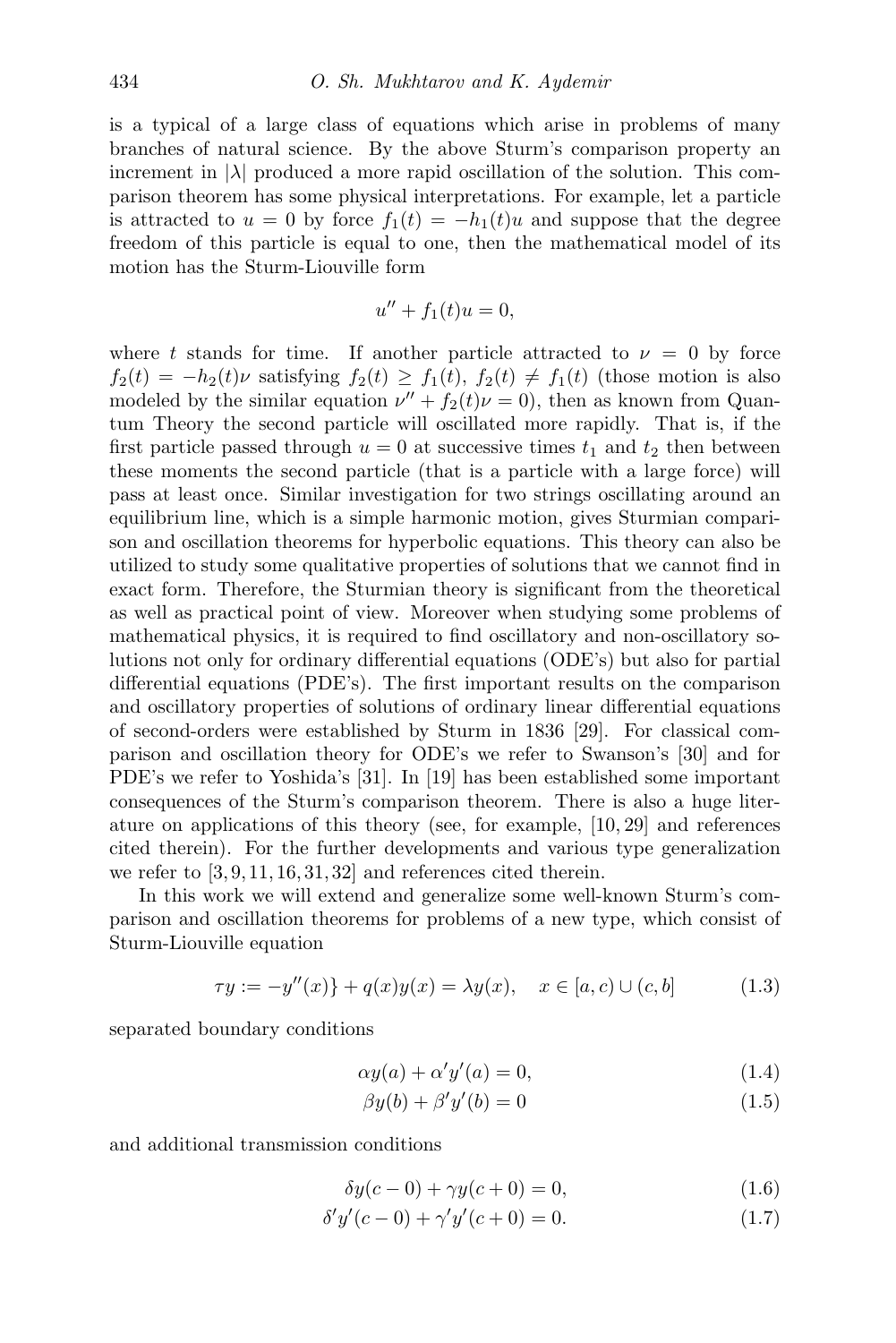Here we assume that, the real-valued function  $q(x)$  is continuous on each of the intervals  $[a, c)$  and  $(c, b]$  with a finite limits  $q(c \pm 0) := \lim_{\epsilon \to 0} q(c \pm |\epsilon|)$ ;  $\lambda$  is a complex eigenparameter,  $\delta, \delta', \gamma, \gamma', \alpha, \alpha', \beta, \beta'$  are real numbers,  $|\alpha| + |\beta| \neq 0$ ,  $|\alpha'| + |\beta'| \neq 0$ . In recent years, the authors of this study and some other mathematicians have studied many other spectral properties of similar BTVP's (see, for example, [\[1,](#page-9-1) [2,](#page-9-2) [4,](#page-10-4) [5,](#page-10-5) [6,](#page-10-6) [7,](#page-10-7) [9,](#page-10-2) [13,](#page-10-8) [17,](#page-10-9) [22,](#page-11-5) [23,](#page-11-6) [27,](#page-11-7) [28\]](#page-11-8)). BVTP's also find many important application in the study of various phenomena in physics and technology, such as vibration of string involving different types of loads (see, for example, [\[12,](#page-10-10)[14,](#page-10-11)[18,](#page-10-12)[21,](#page-11-9)[25,](#page-11-10)[26\]](#page-11-11)), heat transfer through a solid-liquid interface(see, for example, [\[8,](#page-10-13)[15,](#page-10-14)[20\]](#page-11-12)), water vapor diffusion through a porous membrane (see, for example, [\[24\]](#page-11-13)).

*Remark 1.* The considered problem  $(1.3)$ – $(1.7)$  differs from the classical SLP's in that it defined on two disjoint intervals and involved additional transfer conditions at one interior point of discontinuity. The main distinguishing feature of such type non-classical problems lies in the behavior of eigenelements. To show this, let us consider the simple, but illustrative BVTP, consisting of two-interval Sturm-Liouville equation

<span id="page-3-0"></span>
$$
y'' + \lambda y = 0, \ x \in [-1, 0) \cup (0, 1] \tag{1.8}
$$

with separated boundary conditions

$$
y(-1) = y'(1) = 0
$$

<span id="page-3-1"></span>and with additional transmission conditions at the interior point  $x = 0$  given by

$$
y(-0) = y(+0), \quad y'(-0) = -y'(+0). \tag{1.9}
$$

Although the continuous version of this problem, i.e. the SLP

$$
y'' + \lambda y = 0, \quad x \in [-1, 1],
$$
  

$$
y(-1) = y'(1) = 0
$$

have infinitely many real eigenvalues  $\lambda_n = \left(\frac{(2n+1)\pi}{2}\right)^2$ ,  $n = 0, 1, 2, \dots$ , the BVTP [\(1.8\)](#page-3-0)–[\(1.9\)](#page-3-1) has only trivial solution  $y = 0$  for all  $\lambda \in \mathbb{R}$ , that is this problem has no real eigenvalue.

## 2 Comparison theorems for two-interval Sturm-Liouville problems

Suppose that  $y = y_1(x)$  be any nontrivial solution of the equation

<span id="page-3-2"></span>
$$
y'' + g_1(x)y = 0, \quad x \in [a, c) \cup (c, b]
$$

satisfying the transmission conditions

$$
\delta y(c-0) + \gamma y(c+0) = 0, \quad \delta' y'(c-0) + \gamma' y'(c+0) = 0 \tag{2.1}
$$

Math. Model. Anal., 26(3):432–443, 2021.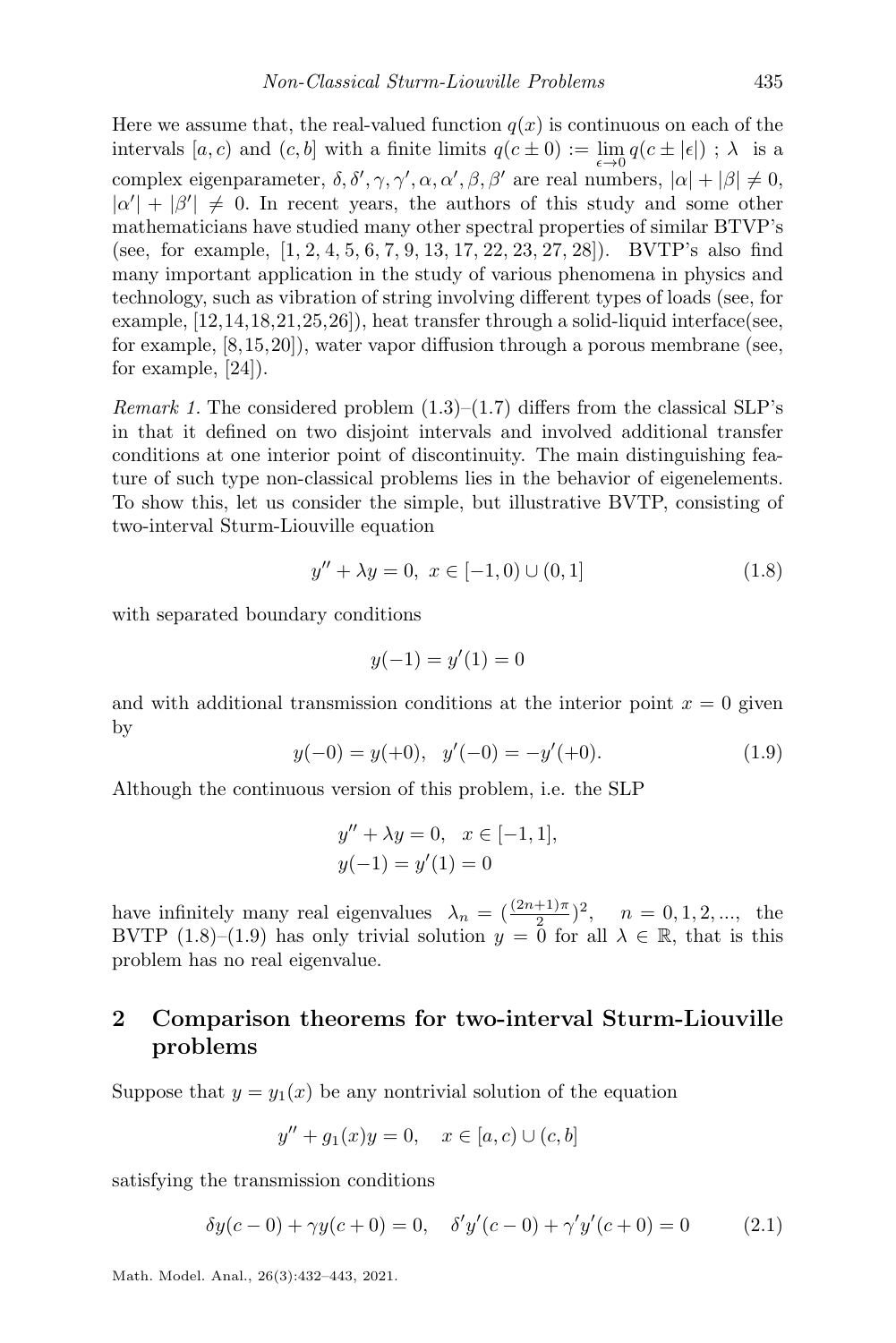and let  $y = y_2(x)$  be any nontrivial solution of the equation

$$
y'' + g_2(x)y = 0, \quad x \in [a, c) \cup (c, b]
$$

satisfying the same transmission conditions.

Below, for simplicity, we assume that  $\delta \neq 0$  and  $\delta' \neq 0$ .

**Theorem 1.** Suppose that  $g_1(x) < g_2(x)$  in the whole [a, c)  $\cup$  (c, b], and

<span id="page-4-2"></span>
$$
\frac{\gamma\gamma'-\delta\delta'}{\delta\delta'}W(y_1,y_2;c-0)<0,
$$

where, as usual  $W(y_1, y_2; x) = y_1(x)y_2'(x) - y_1'(x)y_2(x)$  denotes the Wronskian's of the solutions  $y_1, y_2$ . Then between any two consecutive zeros of the solution  $y_1(x)$  there is at least one zero of the solution  $y_2(x)$ .

*Proof.* Let  $x_1$  and  $x_2$  be two successive zeros of the solution  $y_1(x)$ . Since the cases  $x_1, x_2 \in (a, c)$  and  $x_1, x_2 \in (c, b)$  are totally similar to the classical case one (see, [\[30\]](#page-11-2)), we will consider only the case  $x_1 < c < x_2$ . Suppose, if possible, that  $y_2(x) \neq 0$  inside  $(x_1, c) \cup (c, x_2)$ . For definiteness, we put  $y_1(x) > 0$ ,  $y_2(x) > 0$ over  $(x_1, c) \cup (c, x_2)$ . Well-known Lagrange's identity (see, [\[30\]](#page-11-2)) gives

<span id="page-4-1"></span><span id="page-4-0"></span>
$$
\frac{d}{dx}W(y_1, y_2; x) = (g_1(x) - g_2(x))y_1(x)y_2(x).
$$
\n(2.2)

Integrating the identity  $(2.2)$  and then using transmission conditions  $(2.1)$ , yields

$$
\frac{\gamma\gamma' - \delta\delta'}{\delta\delta'} W(y_1, y_2; c - 0) + y_1'(x_2)y_2(x_2) - y_1'(x_1)y_2(x_1)
$$
  
= 
$$
\int_{x_1}^{c-0} (g_2(x) - g_1(x))y_1(x)y_2(x)dx + \int_{c+0}^{x_2} (g_2(x) - g_1(x))y_1(x)y_2(x)dx.
$$
 (2.3)

Since

$$
\lim_{x \to x_1^+} \frac{y_1(x) - y_1(x_1)}{x - x_1} = \lim_{x \to x_1^+} \frac{y_1(x)}{x - x_1} \ge 0,
$$

we have that  $y_1'(x_1) \geq 0$ . Similarly,  $y_1'(x_2) \leq 0$ . Consequently, the right side of the identity [\(2.3\)](#page-4-1) is positive, but the left side is negative. Thus we arrive at a contradiction which completes the proof.  $\Box$ 

From this comparison criteria there follows the following corollaries, which are important for further investigation.

Corollary 1. Let  $y = y(x, \lambda)$  be any solution of the equation [\(1.3\)](#page-2-0) that satisfies the transmission conditions [\(1.6\)](#page-2-2)–[\(1.7\)](#page-2-1). Suppose that  $\lambda_1 < \lambda_2$  be any two values of parameter such that

$$
\frac{\gamma\gamma'-\delta\delta'}{\delta\delta'}W(y(.,\lambda_1),y(.,\lambda_2);c-0)<0.
$$

Then between any two successive zeros of the solution  $y(x, \lambda_1)$  has not fewer than one zero of the solution  $y(x, \lambda_2)$ .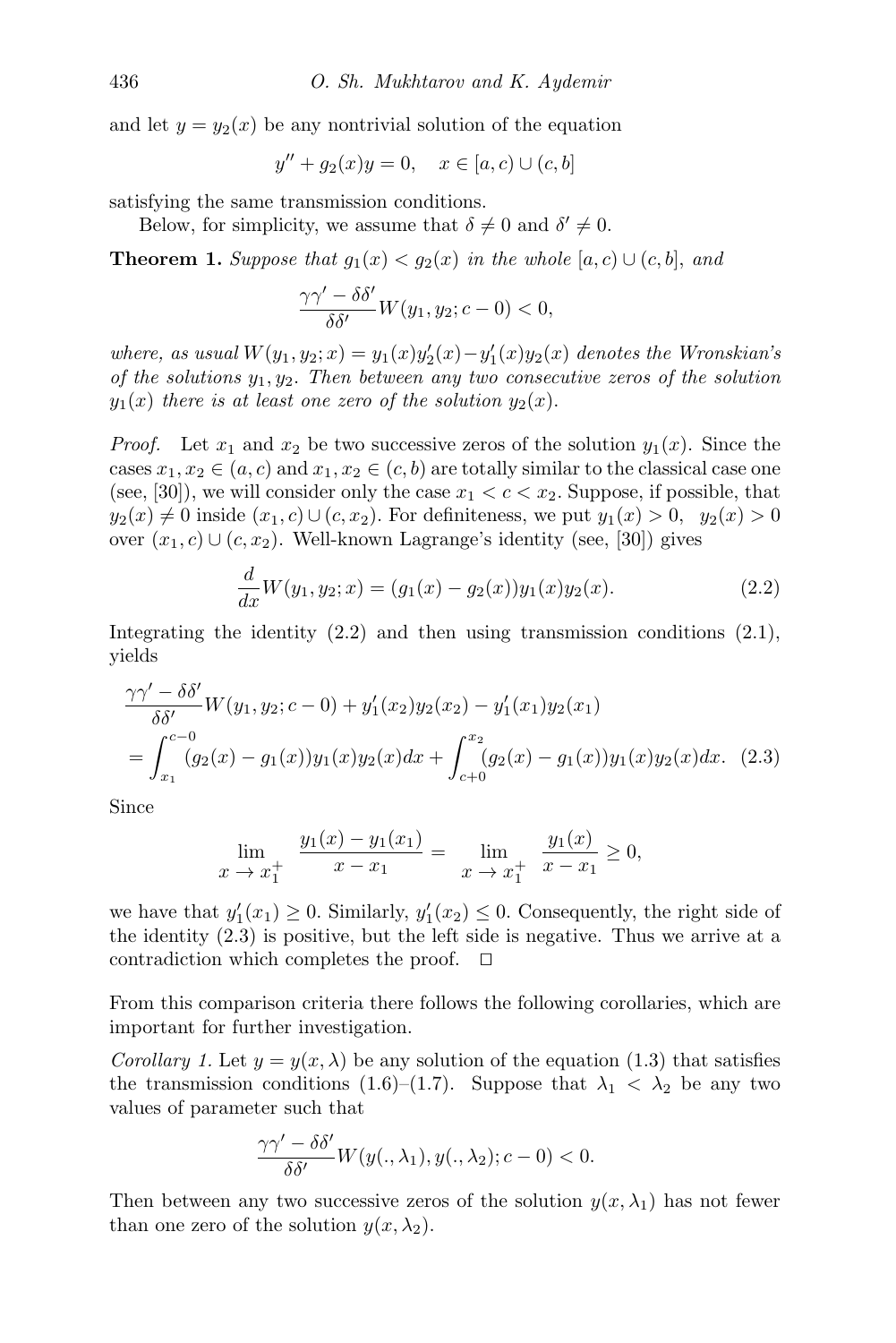Corollary 2. Let  $y = \varphi(x, \lambda)$  and  $y = \psi(x, \lambda)$  are two linearly independent solutions of the equation  $(1.3)$  that satisfies the transmission conditions  $(1.6)$ –  $(1.7)$  if

$$
\frac{\gamma\gamma'-\delta\delta'}{\delta\delta'}W(\varphi(.,\lambda_0),\psi(.,\lambda_0);c-0)\leq 0
$$

for some  $\lambda = \lambda_0$ , then the zeros of the solutions  $\varphi(x, \lambda_0)$  and  $\psi(x, \lambda_0)$  separate one another.

<span id="page-5-2"></span>**Theorem 2.** Let  $y = \varphi(x, \lambda)$  be the solution of the equation [\(1.3\)](#page-2-0) satisfying the initial conditions

$$
\varphi(a,\lambda) = \alpha', \quad \varphi_x'(a,\lambda) = -\alpha \tag{2.4}
$$

and the transmission conditions

<span id="page-5-1"></span>
$$
\delta\varphi(c-0,\lambda) + \gamma\varphi(c+0,\lambda) = 0, \quad \delta'\varphi'_x(c-0,\lambda) + \gamma'\varphi'_x(c+0,\lambda) = 0. \tag{2.5}
$$

Furthermore, assume that

$$
\frac{\gamma\gamma'-\delta\delta'}{\delta\delta'}W(\varphi(x,\lambda_1),\varphi(x,\lambda_2);c-0)<0
$$

for some real  $\lambda_1$  and  $\lambda_2$ , with  $\lambda_1 < \lambda_2$ . If  $\varphi(x, \lambda_1)$  has m zeros in  $(a, c) \cup (c, b]$ then  $\varphi(x, \lambda_2)$  has at least m zeros in the same domain  $(a, c) \cup (c, b]$  and the i-th zero of  $\varphi(x, \lambda_2)$  is less than *i*-th zero of  $\varphi(x, \lambda_1)$ .

*Proof.* Let  $x_1, x_2, ..., x_m$  be consecutive zeros of the solution  $\varphi(x, \lambda_1)$  lying in  $(a, c) \cup (c, b]$ . By virtue of the preceding theorem there is at least one zero of  $\varphi(x, \lambda_2)$  in each of intervals  $(x_i, x_{i+1}), \quad i = 1, 2, ..., n-1$ . Therefore it is suffices to show that the solution  $\varphi(x, \lambda_2)$  has at least one zero inside  $(a, x_1)$ .

**Case 1.** Let  $x_1 < c$ . Assume the contrary i.e. assume that  $\varphi(x, \lambda_2)$  does not vanish inside  $[a, x_1]$ . Then without loss of generality we may assume that both  $\varphi(x, \lambda_1)$  and  $\varphi(x, \lambda_2)$  are positive inside [a, x<sub>1</sub>]. Integrating the identity [\(2.2\)](#page-4-0) from  $x = a$  to  $x = x_1$ , yields

<span id="page-5-0"></span>
$$
\varphi'_x(x_1, \lambda_1)\varphi(x_1, \lambda_2) = \int_a^{x_1} (\lambda_2 - \lambda_1)\varphi(x, \lambda_1)\varphi(x, \lambda_2) dx.
$$
 (2.6)

Obviously, the right side of this identity is positive. Since  $\varphi(x_1, \lambda_1) = 0$  and  $\varphi(x, \lambda_1) > 0$  inside  $[a, x_1]$ , it follows that

$$
\varphi'_x(x_1,\lambda_1) = \lim_{x \to x_1} \frac{\varphi(x,\lambda_1)}{x - x_1} = \lim_{x \to x_1^-} \frac{\varphi(x,\lambda_1)}{x - x_1} \ge 0.
$$

Therefore the left side of the identity [\(2.6\)](#page-5-0) is not positive (in fact, the left side of [\(2.6\)](#page-5-0) is negative, since  $\varphi'_x(x_1, \lambda_1)$  can not vanish at  $x = x_1$ , otherwise then it would follow from the well-know existence and uniqueness theorem from the theory of ordinary differential equations that  $\varphi(x, \lambda_1) \equiv 0$  which is impossible). Thus we have a contradiction, which proves the theorem when the first zero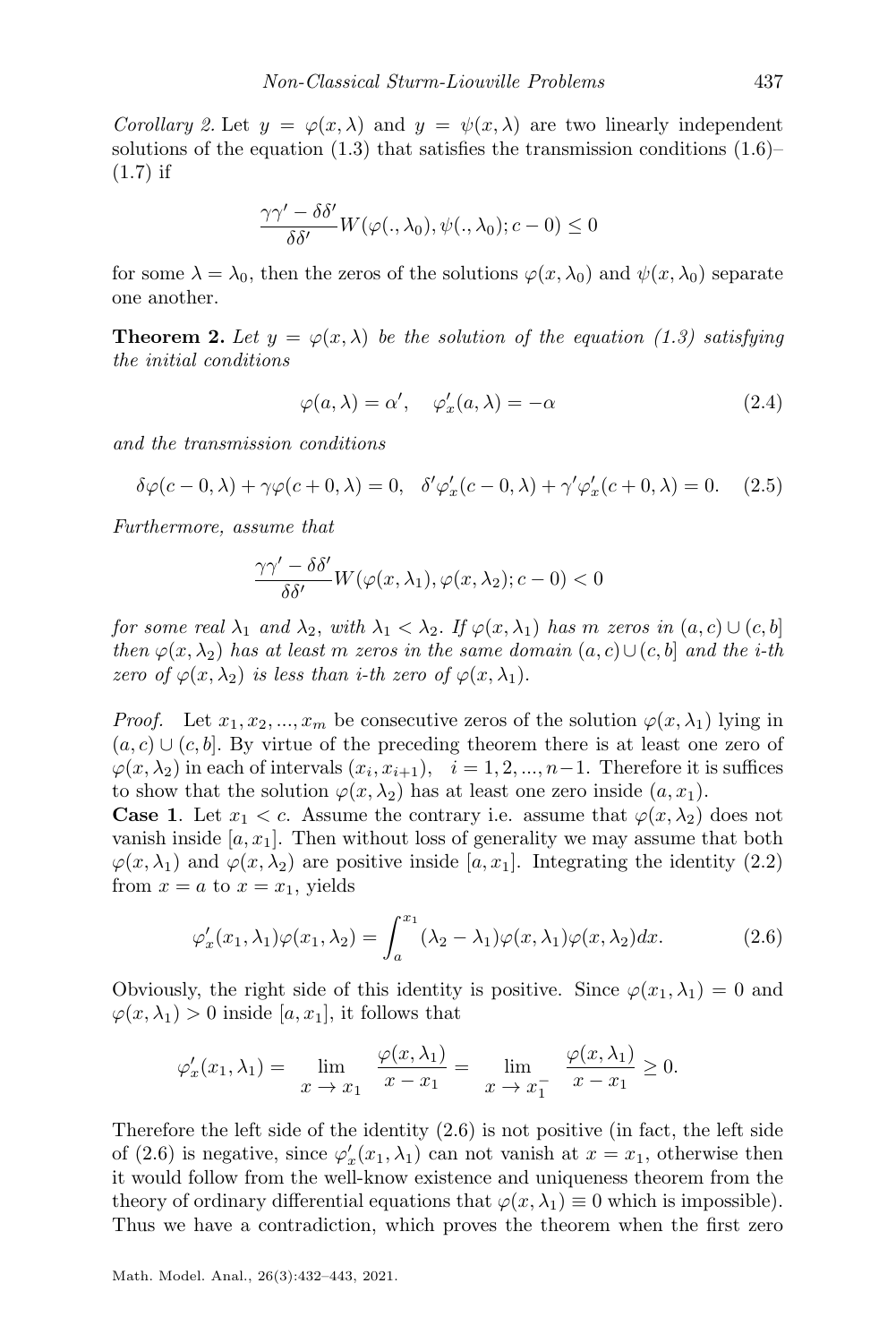$x = x_1$  of the function  $\varphi(x, \lambda_1)$  lying in the left interval  $(a, c)$  i.e. for the case  $x_1 < c$ .

**Case 2.** Let  $x_1 > c$ . Assume the contrary, i.e. assume that  $\varphi(x, \lambda_2) \neq 0$  in  $(a, c) \cup (c, x_1)$ . Integrating both sides of the identity [\(2.2\)](#page-4-0) from a to  $x_1$  and taking in view that the integral is improper at  $x = c$  yields

<span id="page-6-0"></span>
$$
W(\varphi(x,\lambda_1),\varphi(x,\lambda_2))|_a^{c-0} + W(\varphi(x,\lambda_1),\varphi(x,\lambda_2))|_{c+0}^{x_1}
$$
  
=  $(\lambda_2 - \lambda_1) \left( \int_a^{c-0} \varphi(x,\lambda_1)\varphi(x,\lambda_2)dx + \int_{c+0}^{x_1} \varphi(x,\lambda_1),\varphi(x,\lambda_2)dx \right).$  (2.7)

Using the transmission conditions  $(2.5)$  the relation  $(2.7)$  is reduced to the following form

<span id="page-6-1"></span>
$$
\frac{\gamma\gamma' - \delta\delta'}{\delta\delta'} W(\varphi(x,\lambda_1),\varphi(x,\lambda_2);c-0) + \varphi'_x(x,\lambda_1),\varphi(x,\lambda_2)
$$
  
=  $(\lambda_2 - \lambda_1) (\int_a^{c-0} \varphi(x,\lambda_1),\varphi(x,\lambda_2)dx + \int_{c+0}^b \varphi(x,\lambda_1),\varphi(x,\lambda_2)dx).$  (2.8)

Then both  $\varphi(x, \lambda_1)$  and  $\varphi(x, \lambda_2)$  does not change its sign in both intervals  $(a, c)$ and  $(c, x_1)$ . For definiteness we put  $\varphi(x, \lambda_1) < 0$  and  $\varphi(x, \lambda_2) < 0$  in both  $(a, c)$ and  $(c, x<sub>1</sub>)$ . These conditions ensure that the right side of  $(2.8)$  is positive. On the other hand, since  $\varphi(x, \lambda_1) = 0$  and  $\varphi(x, \lambda_1) < 0$  for  $x \in (c, x_1)$  the function  $\varphi(x, \lambda_1)$  is decreasing at the point  $x = x_1$ , i.e.  $\varphi'_x(x_1, \lambda_1) \leq 0$ . Therefore the left side of the identity [\(2.8\)](#page-6-1) is negative. Thus we have a contradiction, which proves that the solution  $\varphi(x, \lambda_2)$  has at least one zero in  $(a, x_1)$ . The proof is complete.  $\square$ 

### 3 Oscillations properties of the solutions

For further consideration we need the next theorem which assert that the zeros of the solution  $\varphi(x, \lambda)$  are continuous functions with respect to the variable  $\lambda$ .

**Theorem 3.** Let  $x_0 \in (a, c) \cup (c, b)$  be any zero of  $\varphi(x, \lambda_0)$ . Then for any sufficiently small  $\epsilon > 0$  there exists  $\delta > 0$  such that for any  $\lambda'_0$  satisfying  $|\lambda'_0 - \lambda_0| < \delta$  the solution  $\varphi(x, \lambda'_0)$  has only one zero in the neighborhood  $(x_0 - \lambda_0)$  $(\epsilon, x_0 + \epsilon).$ 

*Proof.* Let  $\varphi'_x(x_0, \lambda_0) > 0$ . Since  $\varphi'_x(x, \lambda_0)$  is continuous as a function of a variable x, it follows that  $\varphi'_x(x,\lambda_0) > 0$  in the interval  $(x_0 - \epsilon, x_0 + \epsilon)$ for sufficiently small  $\epsilon > 0$ . Then  $\varphi(x_0 - \epsilon, \lambda_0) < 0$  and  $\varphi(x_0 + \epsilon, \lambda_0) > 0$ . Furthermore, in view of the continuity of  $\varphi'_x(x,\lambda)$  with respect to the variable  $\lambda$  there exists  $\delta > 0$  such that for  $|\lambda - \lambda_0| < \delta$  the function  $\varphi'_x(x, \lambda)$  also remains positive in whole interval  $(x_0 - \epsilon, x_0 + \epsilon)$ . On the other hand we can choose  $\delta > 0$  so small that  $\varphi(x_0 - \epsilon, \lambda) < 0$  and  $\varphi(x_0 + \epsilon, \lambda) > 0$ , provided that  $|\lambda - \lambda_0| < \delta$ . Consequently, for  $|\lambda - \lambda_0| < \delta$  the function  $\varphi(x, \lambda)$  has at least one zero in  $(x_0 - \epsilon, x_0 + \epsilon)$ . Thus we have proved that the solution  $\varphi(x, \lambda)$  for  $|\lambda - \lambda_0| < \delta$  has precisely one zero in the interval  $(x_0 - \epsilon, x_0 + \epsilon)$ . The case  $x_0 \in (c, b)$  is totally similar. The proof is complete.  $\Box$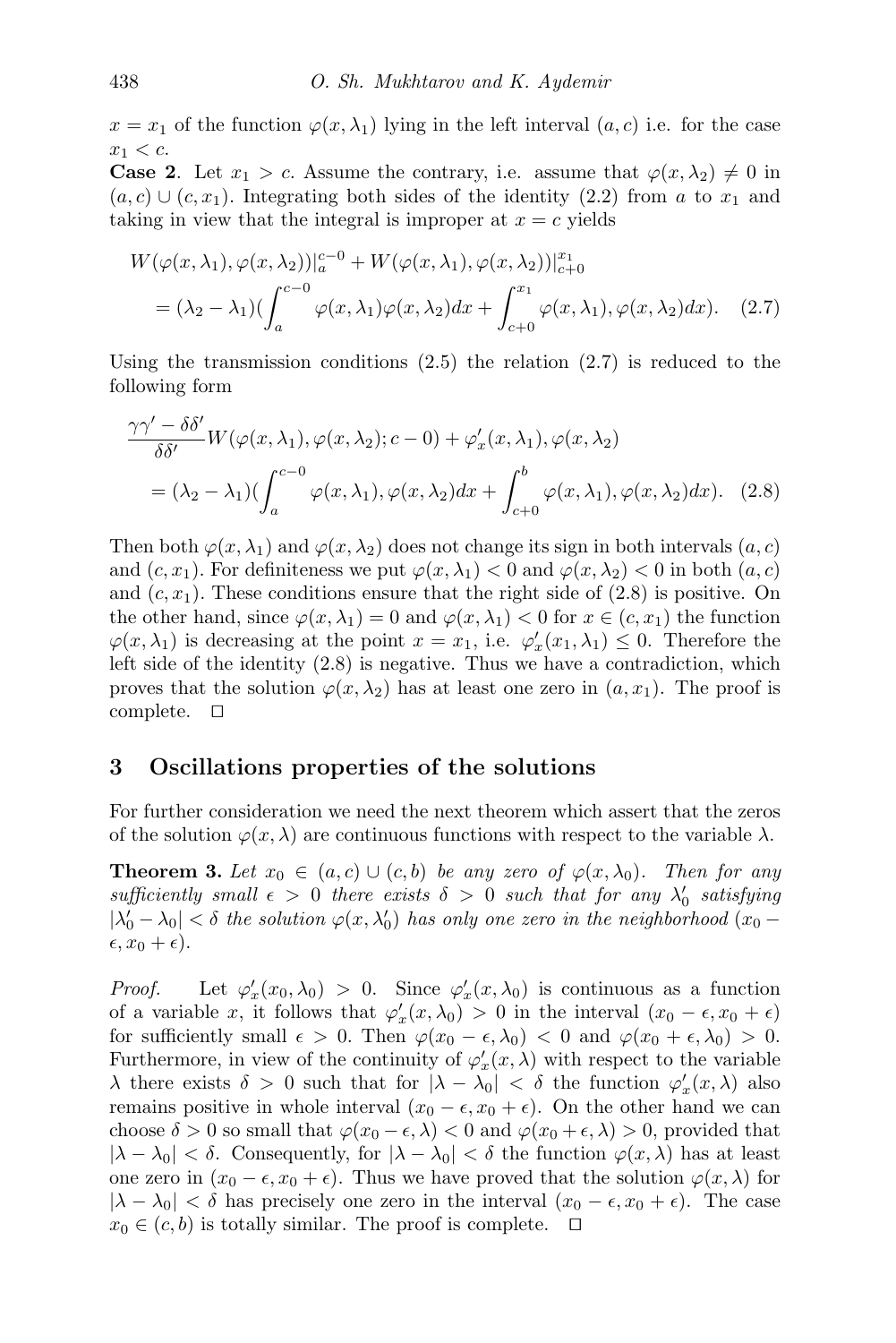Remark 2. The obtained results about zeros of the solution  $\varphi(x, \lambda)$  can be interpreted as follows. As  $\lambda$  varies, the solution  $\varphi(x, \lambda)$  can lose zero or acquire zero only if the zero gets inside or outside the intervals  $[a, c]$  and  $(c, b]$  through one of the endpoints  $x = a$  and  $x = b$  or through of the point of interaction  $x = c$ . In particular, as  $\lambda$  increases, the zeros of the solution  $\varphi(x, \lambda)$  move to left, but cannot cross the endpoint  $x = a$ , since the number of zeros does not decrease and new zeros enter through the right end point.

Now consider the following auxiliary initial-transmission problem

<span id="page-7-1"></span><span id="page-7-0"></span>
$$
-y'' + q(x)y = \lambda y, \quad x \in [a, c) \cup (c, b],
$$
  
\n
$$
y(a) = \alpha', \quad y'(a) = -\alpha,
$$
  
\n
$$
\delta y(c^-) + \gamma y(c^+) = 0, \quad \delta' y'(c^-) + \gamma' y'(c^+) = 0.
$$
\n(3.2)

This problem has unique solution  $y = \varphi(x, \lambda)$ , which is the entire function with respect to the complex variable  $\lambda$  for each  $x \in [a, c) \cup (c, b]$  (see, [\[6\]](#page-10-6)).

**Lemma 1.** The zeros of the entire function  $\varphi(b, \lambda)$  forms an unbounded increasing sequence  $\lambda = \mu_n$ ,  $n = 0, 1, 2, \dots$ , which has the property that the function  $\varphi(x,\mu_n)$  has precisely n zeros inside  $(a,c) \cup (c,b)$  and the function  $\frac{\varphi'(b,\lambda)}{\varphi(b,\lambda)}$  $\varphi(b,\lambda)$ decreases monotonically in each of the intervals  $(\mu_n, \mu_{n+1})$ . Moreover,

$$
\lim_{\lambda \to \mu_n^+} \frac{\varphi'(b, \lambda)}{\varphi(b, \lambda)} = +\infty, \quad \lim_{\lambda \to \mu_{n+1}^-} \frac{\varphi'(b, \lambda)}{\varphi(b, \lambda)} = -\infty.
$$

*Proof.* Since  $q(x)$  is continuous in [a, c) and (c, b] with the finite limits  $q(c \mp \sqrt{n})$  $(0) = \lim_{x \to c \pm 0} q(x)$ , there is  $T > 0$  such that  $|q(x)| < T$  in whole  $[a, c) \cup (c, b]$ . Let us construct the function  $\psi(x, \lambda)$  as follows

$$
\psi(x,\lambda) = \begin{cases}\n\alpha' \cosh(\sqrt{-(\lambda+T)}(x-a)) \\
-\alpha\sqrt{-(\lambda+T)} \sinh(\sqrt{-(\lambda+T)}(x-a)) \quad for \quad x \in [a,c), \\
\{\frac{-\delta\alpha'}{\gamma} \cosh(\sqrt{-(\lambda+T)}(c-a)) \\
+\frac{\delta\alpha}{\gamma}\sqrt{-(\lambda+T)}ch(\sqrt{-(\lambda+T)}(x-c))\} \\
\times \sinh\sqrt{-\lambda-T}(x-a) \\
+\frac{\alpha'\delta'}{\gamma'}\sqrt{-(\lambda+T)}sh(\sqrt{-(\lambda+T)}(x-a)) \\
-\frac{\alpha\delta'}{\gamma'}(\lambda+T)ch(\sqrt{-(\lambda+T)}(c-a)), \quad for \quad x \in (c,b].\n\end{cases}
$$

We can show that this function is the solution of the initial-transmission prob-lem [\(3.1\)](#page-7-0)–[\(3.2\)](#page-7-1). Obviously, for negative values  $\lambda$  which are sufficiently large in absolute value, the solution  $\psi(x, \lambda)$  does not vanish in [a, c) ∪ (c, b]. Then by virtue of the Theorem [1](#page-4-2) the solution  $\varphi(x, \lambda)$  also does not vanish in  $[a, c] \cup (c, b]$ for negative values  $\lambda$  with sufficiently large in absolute value. Now we will compare equation [\(1.3\)](#page-2-0) with the equation

$$
-y'' - \eta y = -\lambda y, \quad x \in [a, c) \cup (c, b].
$$

By using the similar method we can show that the number of the zeros of the solution  $\varphi(x, \lambda)$  lying in [a, c)∪(c, b] increases unboundedly if  $\lambda$  is positive and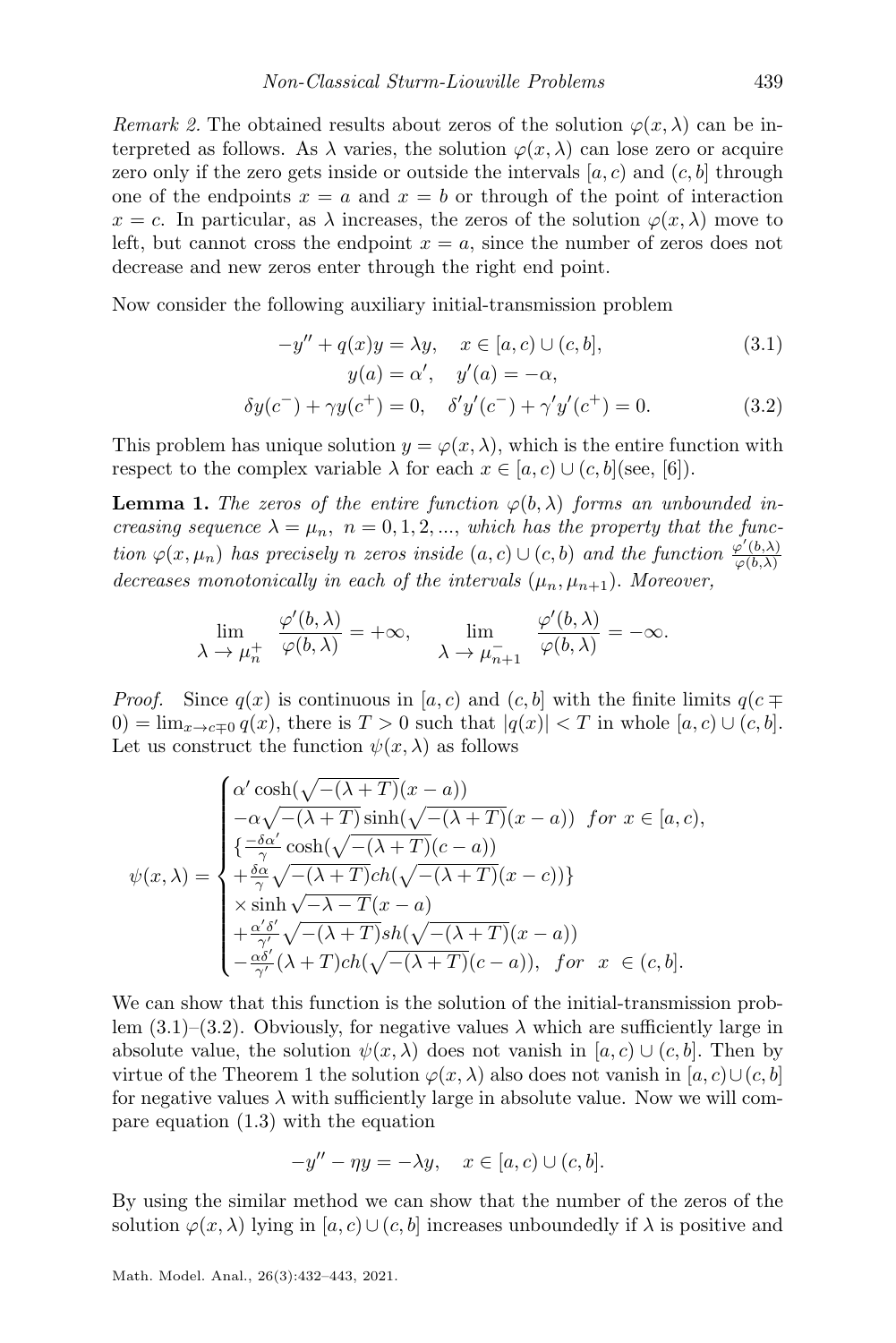infinitely increasing. Furthermore, these zeros are continuous functions of  $\lambda$ . By Theorem [2](#page-5-2) as  $\lambda$  increases the number of zeros does not decreases, and every zero shifts to the left, but cannot cross the left endpoint  $x = a$  and new zeros enter through the right endpoint  $x = b$ . Therefore, there are infinitely many zeros of the function  $\varphi(b, \lambda)$ , which are bounded below. Denote by  $\mu_0$  the first value of parameter  $\lambda$  for which  $\varphi(b,\mu_0) = 0$ . Let  $\mu_1$  be the second value of the parameter  $\lambda$  for which  $\varphi(b, \mu_1) = 0$  and so on. It is evident that for each  $n = 0, 1, 2, ...$  the solution  $\varphi(x, \mu_n)$  has exactly n zeros inside [a, c)  $\cup$  (c, b] and  $\varphi(b,\mu_n) = 0$ . Now let  $\lambda_1$  and  $\lambda_2$  be arbitrary values of parameter  $\lambda$  such that

<span id="page-8-0"></span>
$$
\mu_n < \lambda_1 < \lambda_2 < \mu_{n+1}.
$$

It is easy to show that

$$
\frac{d}{dx}\left(\frac{W(\varphi(x,\lambda_2),\varphi(x,\lambda_1))\varphi(x,\lambda_1)}{\varphi(x,\lambda_2)}\right)
$$
\n
$$
=\left(\frac{W(\varphi(x,\lambda_2),\varphi(x,\lambda_1))}{\varphi(x,\lambda_2)}\right)^2 + (\lambda_2 - \lambda_1)(\varphi(x,\lambda_1))^2 > 0.
$$
\n(3.3)

Therefore, the function  $\frac{W(\varphi(x,\lambda_2),\varphi(x,\lambda_1))\varphi(x,\lambda_1)}{\varphi(x,\lambda_2)}$  is monotonically increasing function in any interval, where  $\varphi(x, \lambda_2) \neq 0$ . Since  $\mu_n < \lambda_1 < \lambda_2 < \mu_{n+1}$ , both of the solutions  $\varphi(x, \lambda_1)$  and  $\varphi(x, \lambda_2)$  has exactly n zeros in [a, c) ∪ (c, b]. Let  $x'_1 < x'_2 < \ldots < x'_n$  are zeros of  $\varphi(x, \lambda_1)$  and let  $x''_1 < x''_2 < \ldots < x''_n$  are zeros of  $\varphi(x, \lambda_2)$  $\varphi(x, \lambda_2)$  $\varphi(x, \lambda_2)$  lying inside  $[a, c) \cup (c, b]$ . By Theorem 2  $x''_1 < x'_1 < x''_2 < x'_2 < \dots <$  $x_n'' < x_n'$ . We will investigate the cases  $x_n' > c$  and  $x_n' < c$  separately.

**Case 1.** Let  $x'_n > c$ . Then integrating both sides of [\(3.3\)](#page-8-0) from  $x'_n$  to b we obtain

$$
\frac{W(\varphi(.,\lambda_2),\varphi(.,\lambda_1);b)\varphi(b,\lambda_1)}{\varphi(b,\lambda_2)} > \frac{W(\varphi(.,\lambda_2),\varphi(.,\lambda_1);x'_n)}{\varphi(x'_n,\lambda_2)} + (\lambda_2 - \lambda_1) \int_{x'_n}^b \varphi^2(x,\lambda_1)dx = (\lambda_2 - \lambda_1) \int_{x'_n}^b \varphi^2(x,\lambda_1)dx > 0.
$$

From this inequality follows immediately that

$$
\frac{\varphi'(b,\lambda_1)}{\varphi(b,\lambda_1)} > \frac{\varphi'(b,\lambda_2)}{\varphi(b,\lambda_2)},
$$

so the function  $\frac{\varphi'(b,\lambda)}{\varphi(b,\lambda)}$  $\frac{\varphi(0,\lambda)}{\varphi(b,\lambda)}$  decreases monotonically in each of intervals  $(\mu_m, \mu_{m+1})$ .

**Case 2.** Let  $x'_n < c$ . In this case the integral over  $[x'_n, b]$  is improper at the interior point  $x = c$ . We have to break it into two parts and then use the transmission conditions at  $x = c$ . Then we get

$$
\frac{W(\varphi(.,\lambda_2),\varphi(.,\lambda_1);b)\varphi(b,\lambda_1)}{\varphi(b,\lambda_2)} > W(\varphi(.,\lambda_2),\varphi(.,\lambda_1);c+0) -W(\varphi(.,\lambda_2),\varphi(.,\lambda_1);c-0) = \frac{\gamma\gamma'-\delta\delta'}{\delta\delta'}W(\varphi(.,\lambda_2),\varphi(.,\lambda_1);c+0) > 0.
$$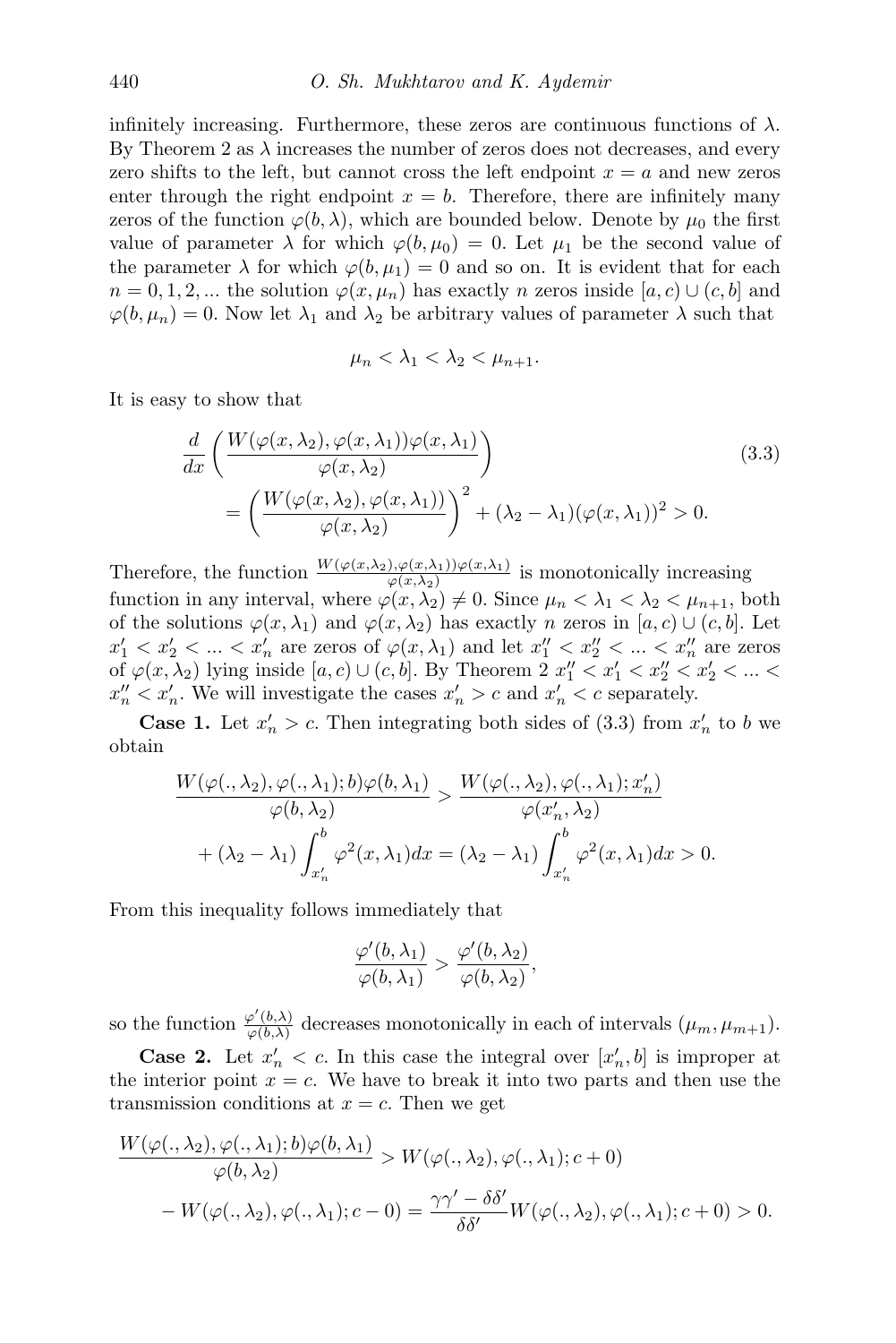From this equality it follows easily that

$$
\frac{\varphi'(b,\lambda_1)}{\varphi(b,\lambda_1)}>\frac{\varphi'(b,\lambda_2)}{\varphi(b,\lambda_2)}.
$$

Hence, in both cases  $x'_n < c$  and  $x'_n > c$ , the function  $\frac{\varphi'(b,\lambda)}{\varphi(b,\lambda)}$  $\frac{\varphi(0,\lambda)}{\varphi(b,\lambda)}$  decreases monotonically in each of the intervals  $(\mu_n, \mu_{n+1})$ . Moreover, taking in view the equalities  $\varphi(b,\mu_n) = \varphi(b,\mu_{n+1}) = 0$  we see that the function  $\frac{\varphi'(b,\lambda)}{\varphi(b,\lambda)}$  $\frac{\varphi(0,\lambda)}{\varphi(b,\lambda)}$  should be decrease from  $+\infty$  to  $-\infty$ , which completes the proof.

Now we are ready to prove the following important oscillation theorem about eigenvalues and eigenfunctions of the main boundary value transmission problem  $(1.3)$ – $(1.7)$ .

**Theorem 4.** There are infinity of real eigenvalues  $\lambda_0, \lambda_1, \lambda_2, ...$  of the BVTP  $(1.3)$ – $(1.7)$  forming an increasing sequence without a finite limit (i.e.  $\lambda_n \rightarrow$  $+\infty$  as  $n \to \infty$ ) and the eigenfunction  $\varphi(x, \lambda_n)$  corresponding to the eigenvalue  $\lambda_n$  has precisely n zeros in the domain  $(a, c) \cup (c, b)$ , provided that

$$
\frac{\gamma\gamma'-\delta\delta'}{\delta\delta'}W(\varphi(.,\lambda_{n+1})\varphi(.,\lambda_n);c+0)<0, \text{ for } n=0,1,2,\ldots.
$$

*Proof.* We will consider the cases  $\beta' = 0$  and  $\beta' \neq 0$  separately.

**Case 1.** Let  $\beta' = 0$ . It is evident that for arbitrary  $\lambda$  the function  $\varphi(x, \lambda)$ satisfy the equation  $(1.3)$ , the first boundary condition  $(1.4)$  and both trans-mission conditions [\(1.6\)](#page-2-2)–[\(1.7\)](#page-2-1). If  $\beta' = 0$ , then the second boundary condition [\(1.5\)](#page-2-4) will be satisfied for  $\varphi(x,\mu_n)$ , since  $\varphi(b,\mu_n) = 0$ . Consequently the numbers  $\mu_n$  are the eigenvalues, i.e. the theorem is proved in this case.

**Case 2.** Now, let  $\beta' \neq 0$ . Since the function  $\frac{\varphi'(b,\lambda)}{\varphi(b,\lambda)}$  $\frac{\varphi(0,\lambda)}{\varphi(b,\lambda)}$  decreases monotonically from  $+\infty$  to  $-\infty$  in each interval  $(\mu_n, \mu_{n+1})$ , there exists a value  $\lambda_n \in$  $(\mu_n, \mu_{n+1})$  for which  $\frac{\varphi'(b,\lambda_n)}{\varphi(b,\lambda_n)} = \frac{-\beta}{\beta'}$ , i.e.  $\beta \varphi(b,\lambda_n) + \beta' \varphi'(b,\lambda_n) = 0$ . Con-sequently the second boundary condition [\(1.5\)](#page-2-4) holds for  $\varphi(x, \lambda_n)$ . Thus,  $\lambda_n$ is an eigenvalue with corresponding eigenfunction  $\varphi(x, \mu_n)$ . Moreover, since  $\mu_n < \lambda_n < \mu_{n+1}$ , by Theorem [2](#page-5-2) the eigenfunction  $\varphi(x, \mu_n)$  has as many zeros in  $(a, c) \cup (c, b)$  as  $\varphi(x, \mu_n)$ , i.e. exactly n. The proof is complete.  $\Box$ 

#### References

- <span id="page-9-1"></span>[1] B.P. Allahverdiev, E. Bairamov and E. Ugurlu. Eigenparameter dependent Sturm–Liouville problems in boundary conditions with transmission conditions. Journal of Mathematical Analysis and Applications, 401(1):388–396, 2013. [https://doi.org/10.1016/j.jmaa.2012.12.020.](https://doi.org/10.1016/j.jmaa.2012.12.020)
- <span id="page-9-2"></span>[2] B.P. Allahverdiev and H. Tuna. Eigenfunction expansion for singular Sturm-Liouville problems with transmission conditions. *Electronic Journal of Differen*tial Equations, 2019(3):1–10, 2019.
- <span id="page-9-0"></span>[3] R.S. Anderssen and J.R. Cleary. Asymptotic structure in torsional free oscillations of the earthI. Overtone structure. Geophysical Journal International,  $39(2):241-268$ , 1974. [https://doi.org/10.1111/j.1365-246X.1974.tb05453.x.](https://doi.org/10.1111/j.1365-246X.1974.tb05453.x)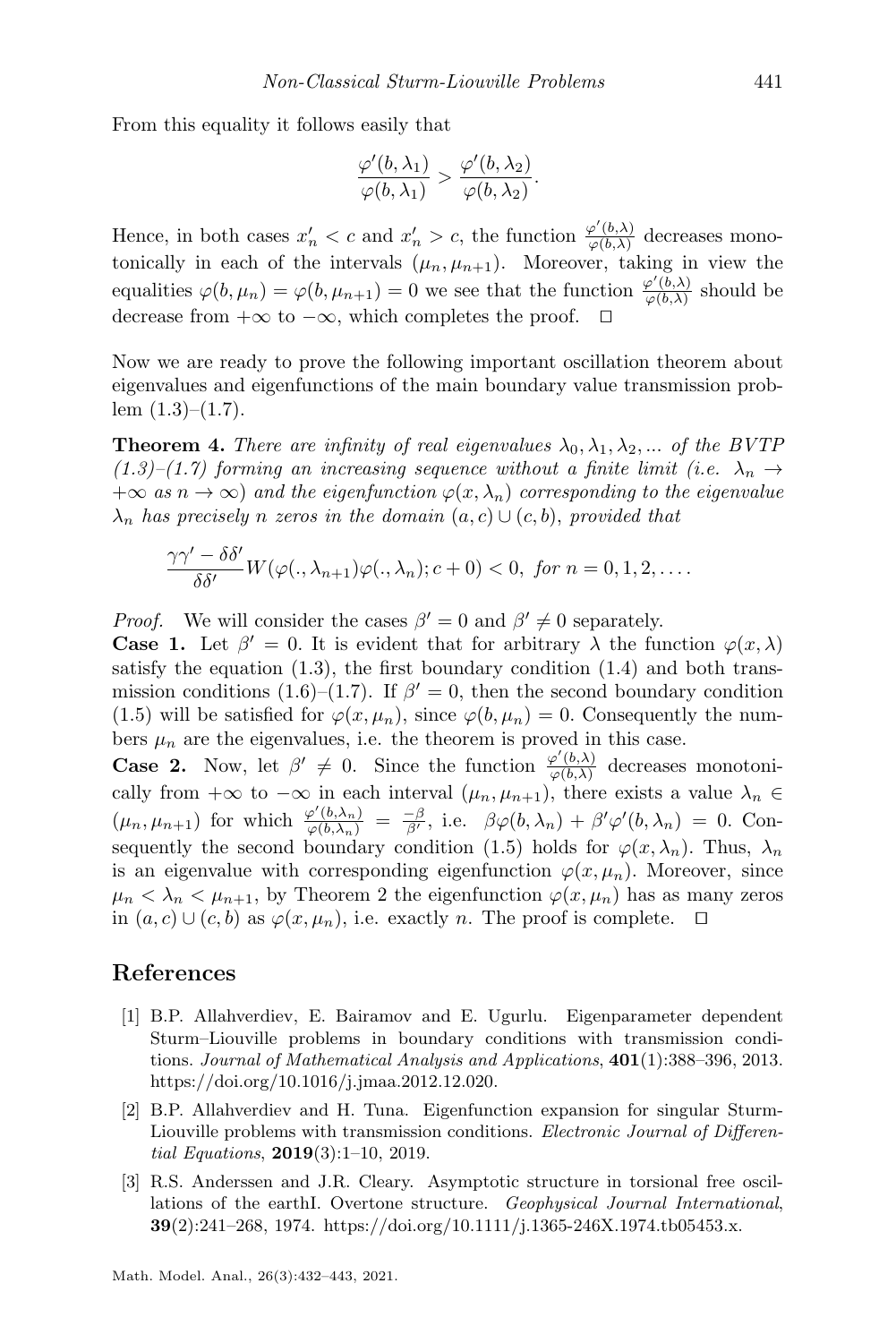- <span id="page-10-4"></span>[4] K. Aydemir and O.Sh. Mukhtarov. Completeness of one two-interval boundary value problem with transmission conditions. Miskolc Mathematical Notes, 15(2):293–303, 2014. [https://doi.org/10.18514/MMN.2014.1229.](https://doi.org/10.18514/MMN.2014.1229)
- <span id="page-10-5"></span>[5] K. Aydemir and O.Sh. Mukhtarov. Class of Sturm–Liouville problems with eigenparameter dependent transmission conditions. Numerical Functional Analysis and Optimization, 38(10):1260–1275, 2017. [https://doi.org/10.1080/01630563.2017.1316995.](https://doi.org/10.1080/01630563.2017.1316995)
- <span id="page-10-6"></span>[6] K. Aydemir, H. Olğar, O.Sh. Muhtarov and F. Muhtarov. Differential operator equations with interface conditions in modified direct sum spaces. Filomat, 32(3):921–931, 2018. [https://doi.org/10.2298/FIL1803921A.](https://doi.org/10.2298/FIL1803921A)
- <span id="page-10-7"></span>[7] E. Bairamov and E. Ugurlu. On the characteristic values of the real component of a dissipative boundary value transmission problem. Applied Mathematics and Computation, 218(19):9657–9663, 2012. [https://doi.org/10.1016/j.amc.2012.02.079.](https://doi.org/10.1016/j.amc.2012.02.079)
- <span id="page-10-13"></span>[8] W.F. Bauer. Modified Sturm-Liouville systems. Quarterly of Applied Mathematics,  $11(3):273-283$ , 1953. [https://doi.org/10.1090/qam/64970.](https://doi.org/10.1090/qam/64970)
- <span id="page-10-2"></span>[9] M. Bayramoglu, A. Bayramov and E. Sen. A regularized trace formula for a discontinuous Sturm-Liouville operator with delayed argument. Electronic Journal of Differential Equations, 2017(104):1–12, 2017.
- <span id="page-10-1"></span>[10] P.A. Binding, H. Langer and M. Möller. Oscillation results for Sturm–Liouville problems with an indefinite weight function. Journal of computational and applied mathematics,  $171(1):93-101$ , 2004.
- <span id="page-10-0"></span>[11] J.R. Cannon and G.H. Meyer. On diffusion in a fractured medium. SIAM Journal on Applied Mathematics, 20(3):434-448, 1971. [https://doi.org/10.1137/0120047.](https://doi.org/10.1137/0120047)
- <span id="page-10-10"></span> $[12]$  J.M.C. Duhamel. *Mémoire sur les vibrations d'une corde flexible, chargée d'un* ou de plusieurs curseurs. J. de lEtcole Polytechnique, 1843. ´
- <span id="page-10-8"></span>[13] A. Ergün and R. Amirov. Half inverse problem for diffusion operators with jump conditions dependent on the spectral parameter. Numerical Methods for Partial Differential Equations, 2020. [https://doi.org/10.1002/num.22666.](https://doi.org/10.1002/num.22666)
- <span id="page-10-11"></span>[14] C.T. Fulton. Two-point boundary value problems with eigenvalue parameter contained in the boundary conditions. Proceedings of the Royal Society of Edinburgh Section A: Mathematics, 77(3-4):293–308, 1977. [https://doi.org/10.1017/S030821050002521X.](https://doi.org/10.1017/S030821050002521X)
- <span id="page-10-14"></span>[15] R.E. Gaskell. A problem in heat conduction and an expansion theorem. American Journal of Mathematics,  $64(1):447-455$ , 1942. [https://doi.org/10.2307/2371696.](https://doi.org/10.2307/2371696)
- <span id="page-10-3"></span>[16] S.R. Grace and H.A. El-Morshedy. Oscillation criteria of comparison type for second order difference equations. Journal of Applied Analysis,  $6(1)$ :87-102, 2000. [https://doi.org/10.1515/JAA.2000.87.](https://doi.org/10.1515/JAA.2000.87)
- <span id="page-10-9"></span>[17] M. Kandemir and O.Sh. Mukhtarov. Nonlocal Sturm-Liouville problems with integral terms in the boundary conditions. Electronic Journal of Differential Equations,  $2017(11):1-12$ , 2017.
- <span id="page-10-12"></span>[18] A. Kneser. Belastete integralgleichungen. Rendiconti del Circolo Matematico di Palermo (1884-1940), 37(1):169–197, 1914. [https://doi.org/10.1007/BF03014816.](https://doi.org/10.1007/BF03014816)